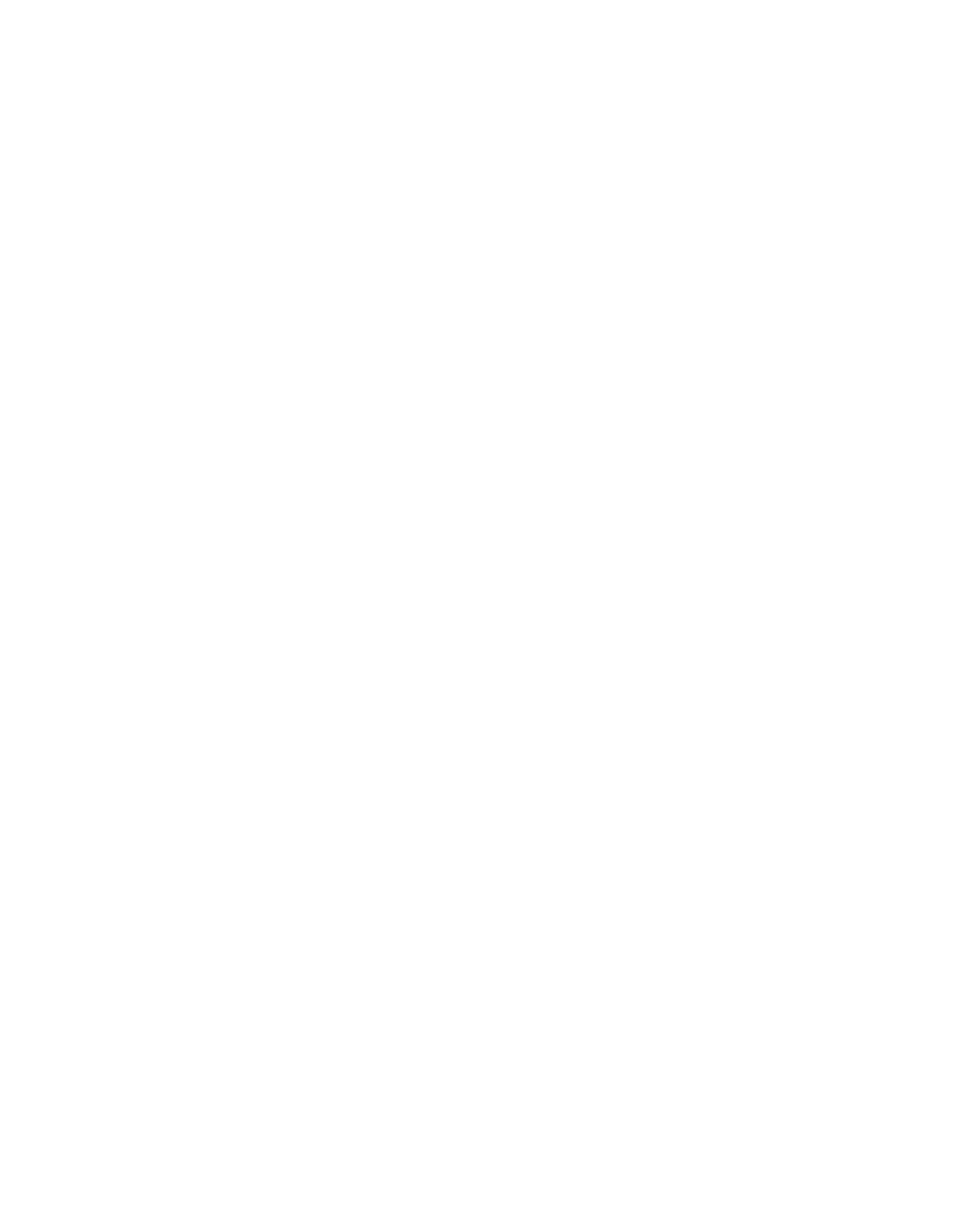## **Transportation Element**

#### **<sup>A</sup>** Building Urban Villages: Land Use and Transportation

### discussion

The development pattern described in the Urban Village Element of this Plan will shape the city's transportation facilities. In particular, transportation facility design will reflect the intended pedestrian nature of the urban centers and villages and the desire to connect these places with transit service. Because Seattle is a fully built city with a mature street system, the City uses a full range of non-single-occupant vehicle transportation facilities to support the desired redevelopment pattern within urban villages. These facilities can help create the mixed-use, walkable, transit and bike-friendly centers that this Plan envisions. However, the City recognizes that auto and service access to property will remain important for accommodating growth in centers and villages.

Outside of urban centers and villages, the City will also look for appropriate transportation designs that align transportation facilities and services with adjacent land uses.

#### goal

**T**G1 Ensure that transportation decisions, strategies, and investments are coordinated with land use goals and support the urban village strategy.

#### policies

- **T**1 Design transportation infrastructure in urban villages to support land use goals for compact, accessible, walkable neighborhoods.
- **T**2 Make the design and scale of transportation facilities compatible with planned land uses and with consideration for the character anticipated by this Plan for the surrounding neighborhood.

**T**3 Encourage and provide opportunities for public involvement in planning and designing of City transportation facilities, programs, and services and encourage other agencies to do the same.

3.3

- **T4** Provide sufficient transportation facilities and services to promote and accommodate the growth this Plan anticipates in urban centers, urban villages, and manufacturing/ industrial centers while reducing reliance on single-occupancy vehicles.
- **T**5 Establish multi-modal hubs providing transfer points between transit modes in urban centers and urban villages.

#### **B** Make the Best Use of the Streets We Have to Move People and Goods

#### discussion

The City has a limited amount of street space, and is unlikely to expand this space significantly. To make the best use of existing rights-of-way for moving people and goods, the City must allocate street space carefully among competing uses to further the City's growth management and transportation goals. The Complete Streets principles set out in Ordinance 122386 promote safe and convenient access and travel for all users — pedestrians, bicyclists, transit riders, and people of all abilities, as well as freight and motor vehicle drivers.

#### goals

**T**G2 Manage the street system safely and efficiently for all modes and users and seek to balance limited street capacity among competing uses.

**TG3** Promote safe and convenient bicycle and pedestrian access throughout the transportation system.

January | 2005 (2015)

January | 2005 (2015)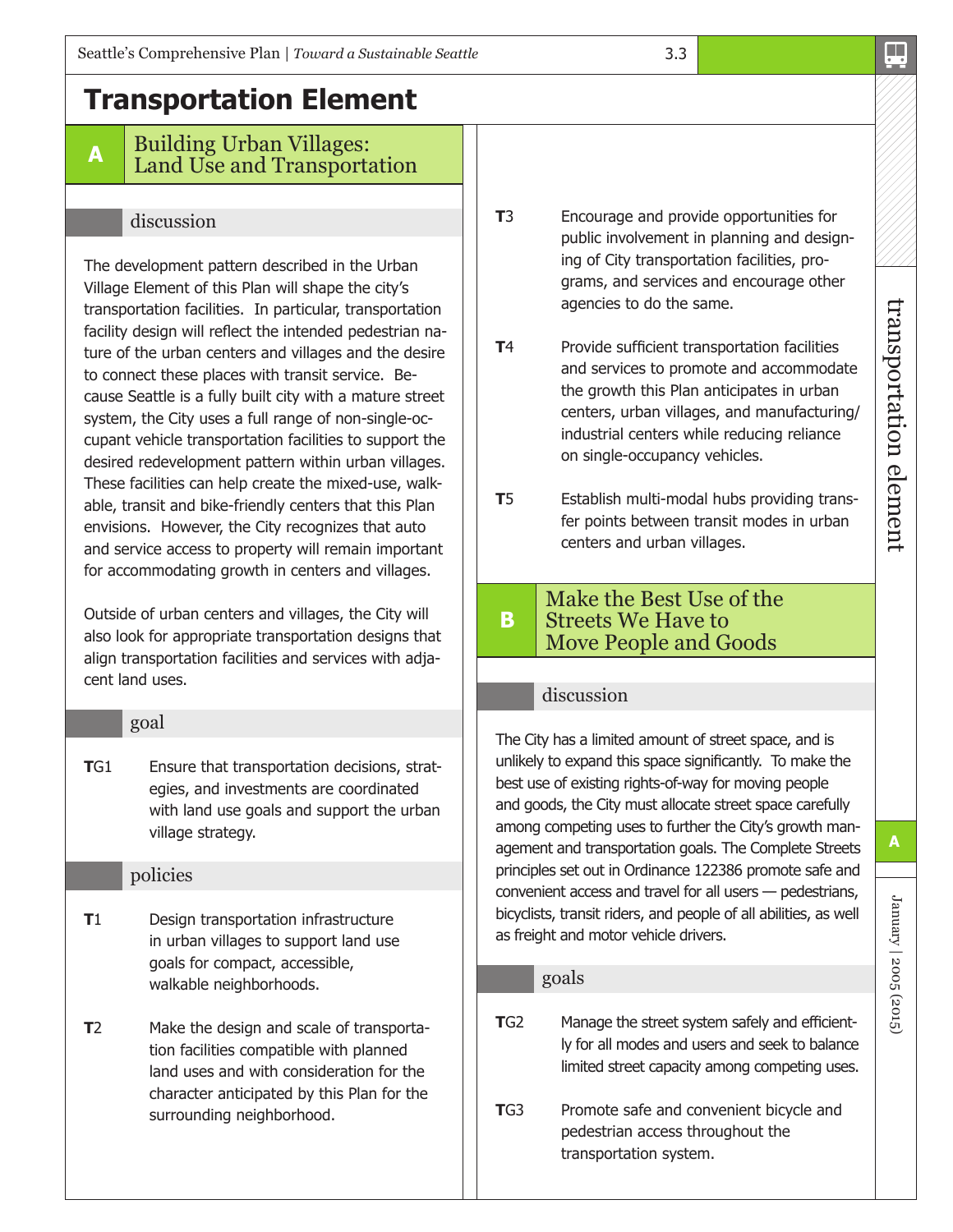|                              |                       | 3.4                                                                                                                                                                                                                                                                                                                                                                        |                | Seattle's Comprehensive Plan   Toward a Sustainable Seattle                                                                                                                                                                                                                                                                         |
|------------------------------|-----------------------|----------------------------------------------------------------------------------------------------------------------------------------------------------------------------------------------------------------------------------------------------------------------------------------------------------------------------------------------------------------------------|----------------|-------------------------------------------------------------------------------------------------------------------------------------------------------------------------------------------------------------------------------------------------------------------------------------------------------------------------------------|
|                              | TG4                   | Promote adequate capacity on the<br>street system for transit and other<br>designated uses.                                                                                                                                                                                                                                                                                |                | and reduce the damage such vehicles can<br>cause.                                                                                                                                                                                                                                                                                   |
|                              | TG5                   | Preserve and maintain the boulevard net-<br>work as both a travel and open<br>space system.                                                                                                                                                                                                                                                                                | T <sub>9</sub> | Designate a future transit network in the<br>Transit Master Plan to maintain and im-<br>prove transit mobility and access, compat-<br>ible with the transportation infrastructure<br>and surrounding land uses. Through the                                                                                                         |
|                              | TG <sub>6</sub>       | Promote efficient freight and<br>goods movement.                                                                                                                                                                                                                                                                                                                           |                | network, focus transit investments and<br>indicate expected bus volumes and transit<br>priority treatments appropriate for the type                                                                                                                                                                                                 |
|                              | TG                    | Protect neighborhood streets from<br>through traffic.                                                                                                                                                                                                                                                                                                                      |                | and condition of the street.                                                                                                                                                                                                                                                                                                        |
| transportation element       | <b>T</b> <sub>6</sub> | policies<br>Allocate street space among various uses<br>(e.g., traffic, transit, trucks, carpools,<br>bicycles, parking, and pedestrians) accord-                                                                                                                                                                                                                          | <b>T10</b>     | Designate in a Freight Master Plan a truck<br>street classification network to accommo-<br>date trucks and to preserve and improve<br>commercial transportation mobility and<br>access.                                                                                                                                             |
|                              | T <sub>7</sub>        | ing to Complete Streets principles, set out<br>in Ordinance 122386, to enhance the key<br>function(s) of a street.                                                                                                                                                                                                                                                         | <b>T11</b>     | Designate a future bicycle classification<br>network in the Bicycle Master Plan to ac-<br>commodate bicycle trips through the city<br>and to major destinations.                                                                                                                                                                    |
|                              |                       | Designate a series of arterials as defined<br>below and, consistent with such designa-<br>tions, identify those arterials in the Trans-<br>portation Appendix Figure A-1.<br>Principal (Major) Arterials: road-<br>ways that are intended to serve as<br>the primary routes for moving traf-<br>fic through the city connecting urban<br>centers and urban villages to one | T12<br>T13     | Designate, in the Right-of-Way Improve-<br>ment Manual, a network of boulevards that<br>provides for circulation and access in a<br>manner that enhances the appreciation or<br>use of adjacent major parklands and vistas<br>and preserves the historic character of<br>the boulevards.<br>Designate, in the Right-of-Way Improve- |
| B                            |                       | another, or to the regional transporta-<br>tion network.                                                                                                                                                                                                                                                                                                                   |                | ment Manual, a series of street types to<br>define street use and design features that<br>support adjacent land uses and mobility.                                                                                                                                                                                                  |
| January   2005 (2008) (2015) |                       | <b>Minor (Secondary) Arterials:</b><br>roadways that distribute traffic from<br>principal arterials to collector arterials<br>and access streets.<br><b>Collector Arterials: roadways that</b><br>collect and distribute traffic from<br>principal and minor arterials to local<br>access streets or provide direct access                                                 | <b>T14</b>     | Use neighborhood traffic control devices<br>and strategies to protect local streets from<br>through traffic, high volumes, high speeds,<br>and pedestrian/vehicle conflicts. Use these<br>devices and strategies on collector arterials<br>where they are compatible with the basic<br>function of collector arterials.             |
|                              | <b>T</b> 8            | to destinations.<br>Establish a street system that can ac-<br>commodate the weight of heavy vehicles                                                                                                                                                                                                                                                                       | T15            | Increase capacity on roadways only if<br>needed to improve safety, improve connec-<br>tivity of the transportation network improve<br>isolated connections to regional roadways,                                                                                                                                                    |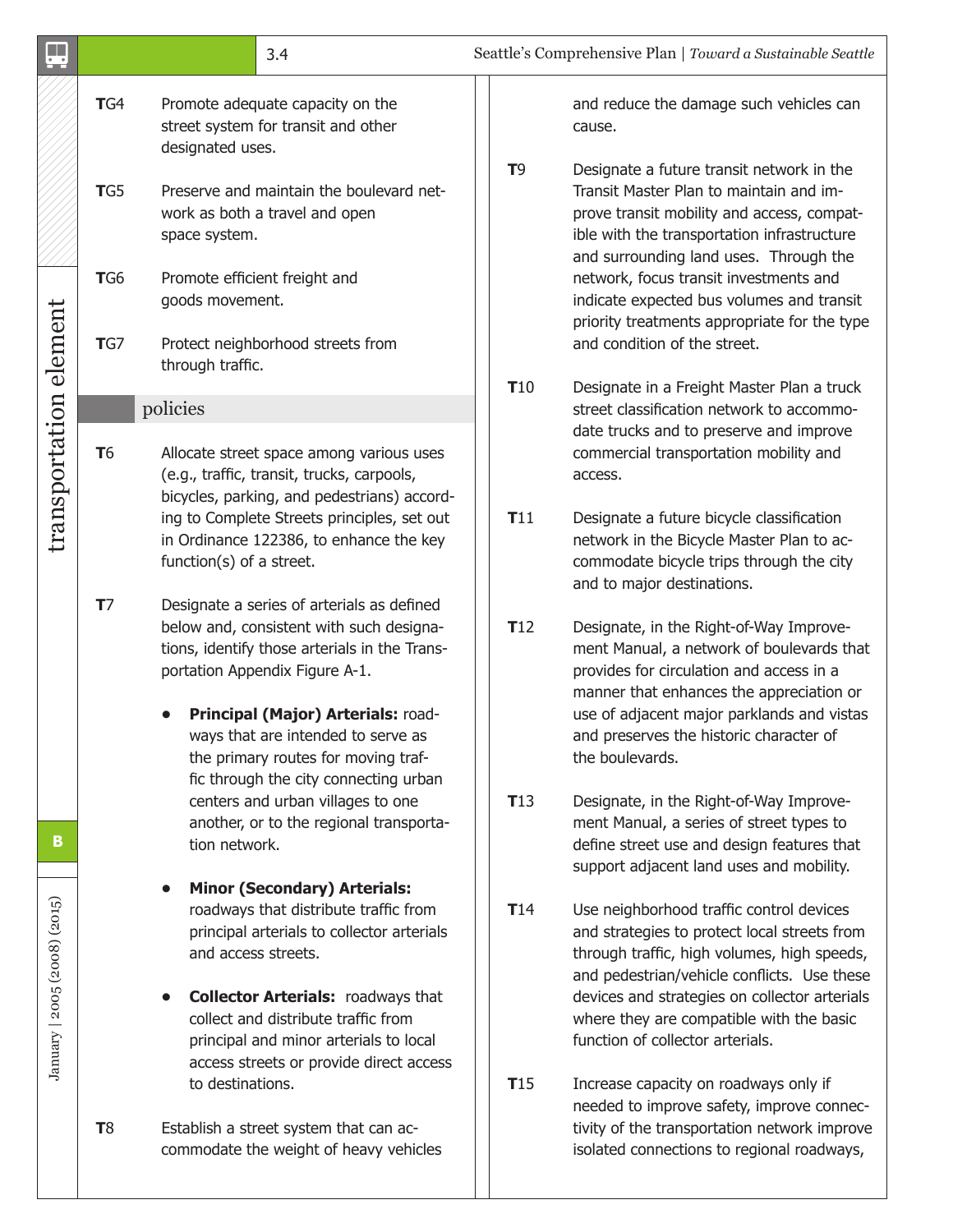or where other measures are impractical to achieve level-of-service standards. The City will manage capacity of principal arterials where and as appropriate and will not attempt to provide street space to meet latent demand for travel by car. The City will not support freeway expansion for the sole purpose of increasing general traffic capacity.

**T16** Recognize the important function of alleys in the transportation network. Consider alleys, especially continuous alleys, a valuable resource for access to abutting properties to load/unload, locate utilities, and dispose of waste.

#### **<sup>C</sup>** Increasing Transportation Choices

#### discussion

To reduce car use, the City will employ land use policies and parking strategies that encourage increased use of transit, walking, biking, and carpooling. To be effective, the City must provide for transportation alternatives and educate people on transportation choices that are responsive to the specific needs of urban centers as well as other residential and employment areas. These kinds of tools enable the City to better manage, or control, the need to travel by car. Transportation alternatives to the single-occupancyvehicle (SOV) need to address cost, convenience, and travel time. The City recognizes that transportation needs and travel choices will change over time as alternatives to car travel become more viable.

#### goals

- **TG8** Meet the current and future mobility needs of residents, businesses, and visitors with a balanced transportation system.
- **TG9** Provide programs and services to promote transit, bicycling, walking, and carpooling to help reduce car use and SOV trips.

**T**G10 Accommodate all new trips in downtown with non-SOV modes.

#### policies

- **T17** Provide, support, and promote programs and strategies aimed at reducing the number of car trips and miles driven (for work and non-work purposes) to increase the efficiency of the transportation system and reduce greenhouse gas emissions.
- **T18** Promote public awareness of the impact travel choices have on household finances, personal quality of life, society, and the environment and increase awareness of the range of travel choices available.
- **T**19 Pursue transportation demand management (TDM) strategies at the regional and urban center levels, and strengthen regional and urban center-based partnerships working on TDM measures. Coordinate and develop relationships with urban center, regional, and state partners so customers see their travel choices and the various TDM promotions as a coordinated, integrated system that makes a difference in the community.

#### **C-1** Increasing Transportation Choices: Making Transit a Real Choice

#### discussion

Providing convenient and accessible transit service can help reduce reliance on single-occupant vehicles, slow the increase in environmental degradation associated with their use, and increase mobility without building new streets and highways. Street rights-of-way are limited and as streets get more congested, transit provides an efficient way to move large numbers of people around the city and the region and support growth in urban centers and villages. These policies will guide City decisions to enhance transit, and are also intended to guide decisions of transit serving Seattle.

January | 2005 (2008) (2012) (2015)

January | 2005 (2008) (2012) (2015)

transportation element

transportation element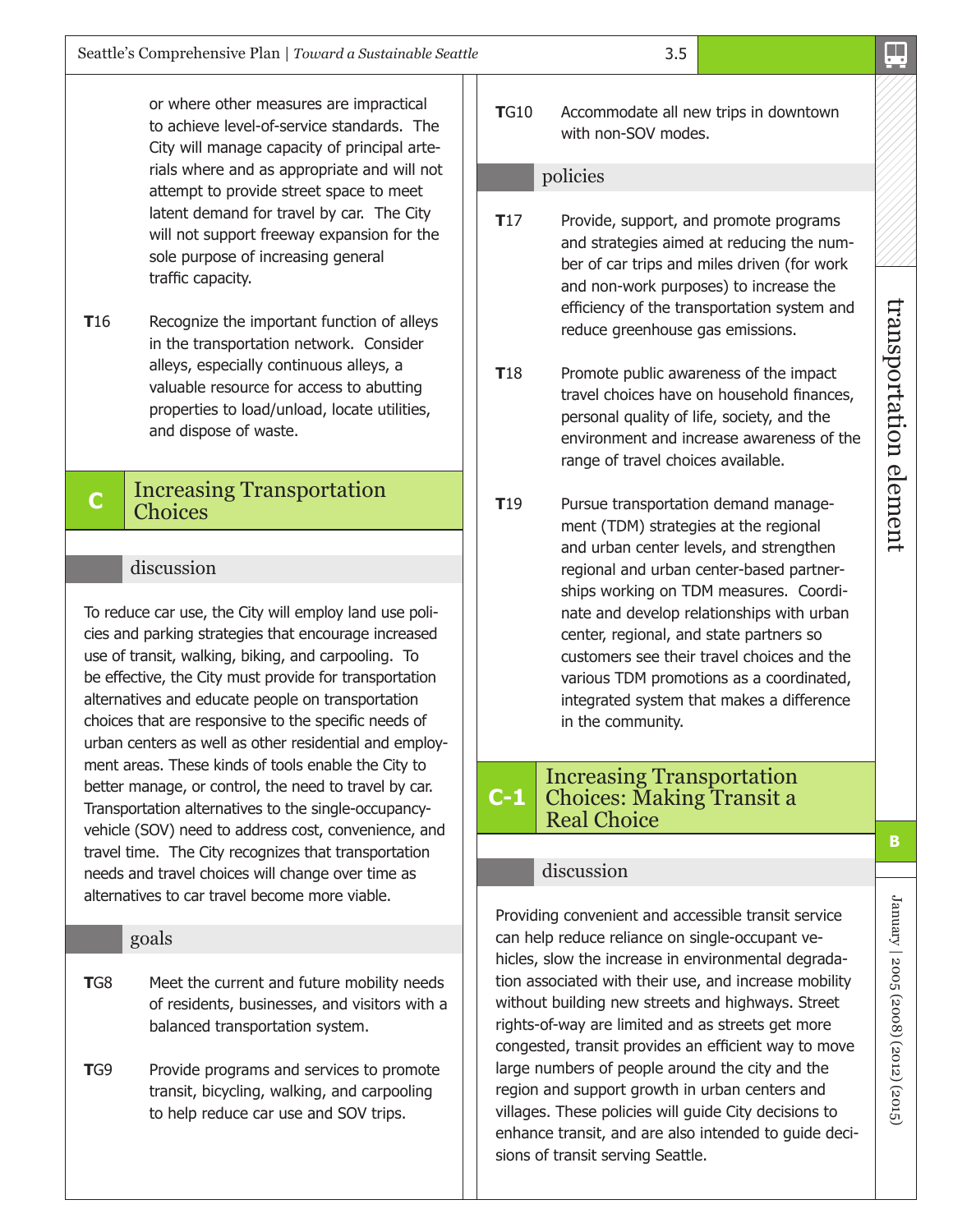| 3.6 | Seattle's Comprehensive Plan   Toward a Sustainable Seattle |  |
|-----|-------------------------------------------------------------|--|
|-----|-------------------------------------------------------------|--|

| I        | ۰<br>. .          |
|----------|-------------------|
|          |                   |
| ۰,<br>۰. | I<br>I<br>×<br>۰, |

#### goals

- **T**G11 Create a transit-oriented transportation system that builds strong neighborhoods and supports economic development. **TG12** Provide mobility and access by public trans
	- portation for the greatest number of people to the greatest number of services, jobs, educational opportunities, and other destinations.
- **T**G13 Increase transit ridership, and thereby reduce use of single-occupant vehicles to reduce environmental degradation and the societal costs associated with their use.

#### policies

transportation element

transportation element

January | 2005 (2008) (2015)

January | 2005 (2008) (2015)

- **T**20 Work with transit providers to provide transit service that is fast, frequent, and reliable between urban centers and urban villages and that is accessible to most of the city's residences and businesses. Pursue strategies that make transit safe, secure, comfortable, and affordable.
	- **T**21 Support development of an integrated, regional high capacity transit system that links urban centers within the city and the region.
	- **T**22 Pursue a citywide intermediate capacity transit system that connects urban centers, urban villages and manufacturing/ industrial centers.
- **T**23 Pursue a citywide local transit system that connects homes and businesses with neighborhood transit facilities.
- **T**24 Work with transit providers to design and operate transit facilities and services to make connections within the transit system and other modes safe and convenient. Integrate transit stops, stations, and hubs into existing communities and business districts to make it easy for people to ride transit and reach local businesses. Mini-

mize negative environmental and economic impacts of transit service and facilities on surrounding areas.

- **T**24.5 Work with transit providers to locate transit stops and stations to facilitate pedestrian access. Seek to develop safe street crossings at transit stop locations, particularly on roadways with more than one travel lane in any direction.
- **T**25 Work with transit providers to ensure that the design of stations and alignments will improve how people move through and perceive the city, contribute positively to Seattle's civic identity and reflect the cultural identity of the communities in which they are located.
- **T**26 Discourage the development of major, stand-alone park-and-ride facilities within Seattle. Situations where additions to park-and-ride capacity could be considered include:
	- At the terminus for a major, regional transit system;
	- Opportunities exist for "shared parking" (e.g., where transit commuter parking can be leased from another development, such as a shopping center, movie theater, or church); and
	- Areas where alternatives to automobile use are particularly inadequate (e.g., lack of direct transit service, or pedestrian and bicycle access) or cannot be provided in a cost-effective manner.
- **T**27 Encourage transit services that address the needs of persons with disabilities, the elderly, other people with special needs, and people who depend on public transit for their mobility.
- **T**28 Support efficient use of ferries to move passengers and goods to, from, and within Seattle. Explore route, funding and gover-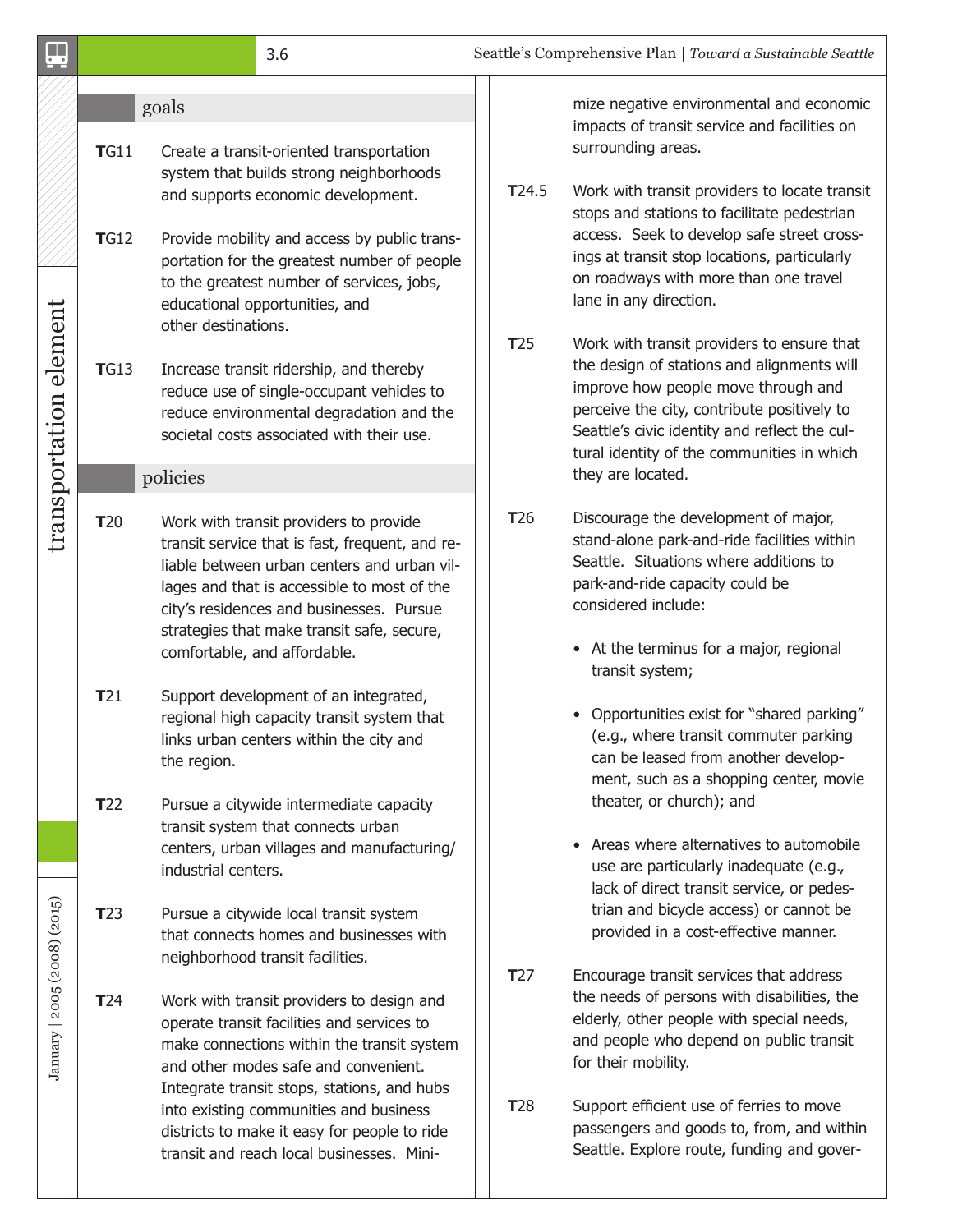nance options for waterborne transit service, especially those that serve pedestrians.

In order to limit the expansion of automobile traffic by ferry, encourage the Washington State Ferry System to expand its practice of giving loading and/or fare priority to certain vehicles, such as transit, carpools, vanpools, bicycles, and/or commercial vehicles, on particular routes, on certain days of the week, and/or at certain times of day. Encourage the Washington State Ferry System to integrate transit loading and unloading areas into ferry terminals, and to provide adequate bicycle capacity on ferries and adequate and secure bicycle parking at terminals.

**T**29 For water-borne travel across Puget Sound, encourage the expansion of passenger-only ferry service and land-side facilities and terminals that encourage walk-on (by foot, bicycle and transit) trips rather than ferry travel with automobiles.

## **C-2** Increasing Transportation Choices: Bicycling and Walking

#### discussion

Walking and bicycling can be practical alternatives to driving, especially for short trips. They can also contribute greatly to neighborhood quality and vitality, and help achieve City transportation, environmental, open space, and public health goals. Pedestrian and bicycle improvements to streets, intersections, sidewalks, and other facilities can improve access and safety. Such facilities are particularly important for children, senior citizens, and people with disabilities.

#### goals

- **TG14** Increase walking and bicycling to help achieve City transportation, environmental, community and public health goals.
- **T**G15 Create and enhance safe, accessible, attractive, and convenient street and trail

networks that are desirable for walking and bicycling.

#### policies

- **T**30 Improve mobility and safe access for walking and bicycling, and create incentives to promote non-motorized travel to employment centers, commercial districts, transit stations, schools and major institutions, and recreational destinations.
- **T**30.5 Look for opportunities to re-establish connections across I-5 by enlarging existing crossings, creating crossing under, or constructing lids over I-5 that can also provide opportunities for development or open space.
- **T**31 Integrate pedestrian and bicycle facilities, services, and programs into City and regional transportation and transit systems. Encourage transit providers, the Washington State Ferry System, and others to provide safe and convenient pedestrian and bicycle access to and onto transit systems, covered and secure bicycle storage at stations, especially for persons with disabilities and special needs.
- **T**32 Recognize that stairways located within Seattle's public rights-of-way serve as a unique and valuable pedestrian resource in some areas of the city. Discourage the vacation of public rights-of-way occupied by stairways, and protect publicly-owned stairways from private encroachment.
- **T**33 Accelerate the maintenance, development, and improvement of pedestrian facilities, including public stairways. Give special consideration to:
	- access to recommended school walking routes;
	- access to transit, public facilities, social services, and community centers;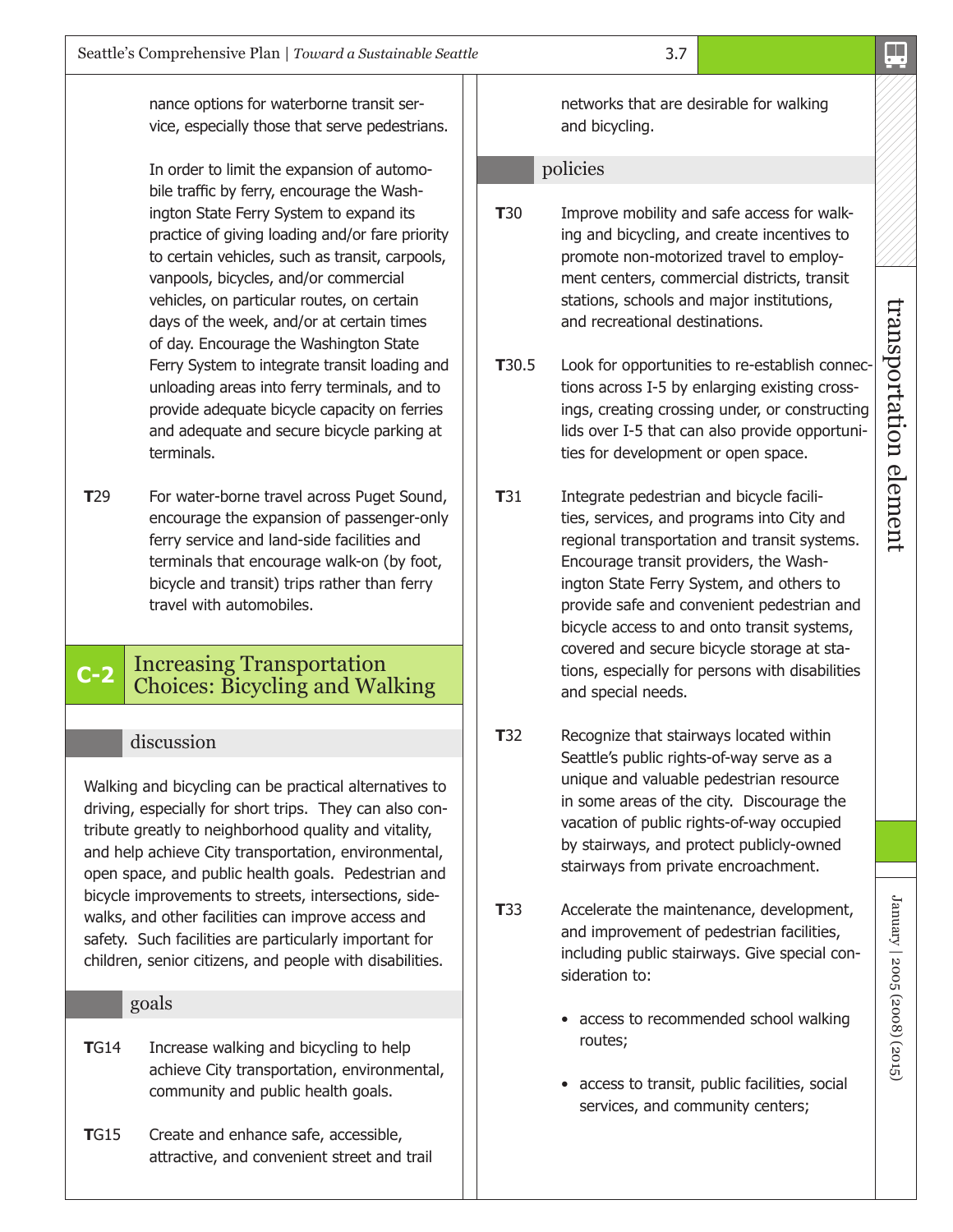| $\overline{\cdot}$                  |                                                                                                                                                                                                                                                                                           |                                                                                                                                                                                                                   | 3.8                                                                                                                                                                                                                                                                                                                                                         |                                                                                                                                                                                                                                                                                                                                                                                                      |                                                                                                                                                                                | Seattle's Comprehensive Plan   Toward a Sustainable Seattle                                                                                                                                                                                                                                                    |
|-------------------------------------|-------------------------------------------------------------------------------------------------------------------------------------------------------------------------------------------------------------------------------------------------------------------------------------------|-------------------------------------------------------------------------------------------------------------------------------------------------------------------------------------------------------------------|-------------------------------------------------------------------------------------------------------------------------------------------------------------------------------------------------------------------------------------------------------------------------------------------------------------------------------------------------------------|------------------------------------------------------------------------------------------------------------------------------------------------------------------------------------------------------------------------------------------------------------------------------------------------------------------------------------------------------------------------------------------------------|--------------------------------------------------------------------------------------------------------------------------------------------------------------------------------|----------------------------------------------------------------------------------------------------------------------------------------------------------------------------------------------------------------------------------------------------------------------------------------------------------------|
|                                     | access within and between urban vil-<br>lages for people with disabilities and<br>special needs;<br>• areas with a history of pedestrian/motor<br>vehicle crashes and other safety prob-<br>lems; and                                                                                     |                                                                                                                                                                                                                   |                                                                                                                                                                                                                                                                                                                                                             | to work, shop, and conduct personal business. The<br>City's challenge is to provide enough parking to meet<br>mobility and economic needs, while limiting supply<br>to encourage people to use non-auto modes. This<br>section establishes goals and policies primarily for<br>on-street parking. Off-street parking goals and<br>policies can be found in the Land Use Element,<br>parking section. |                                                                                                                                                                                |                                                                                                                                                                                                                                                                                                                |
|                                     |                                                                                                                                                                                                                                                                                           |                                                                                                                                                                                                                   | • areas with high levels of growth.                                                                                                                                                                                                                                                                                                                         |                                                                                                                                                                                                                                                                                                                                                                                                      | goals                                                                                                                                                                          |                                                                                                                                                                                                                                                                                                                |
| transportation element              | <b>T</b> 34<br><b>T</b> 35                                                                                                                                                                                                                                                                |                                                                                                                                                                                                                   | Provide and maintain a direct and compre-<br>hensive bicycle network connecting urban<br>centers, urban villages, and other key loca-<br>tions. Provide continuous bicycle facilities<br>and work to eliminate system gaps.<br>Develop, apply, and report on walking<br>and bicycling transportation performance<br>measures to evaluate the functioning of |                                                                                                                                                                                                                                                                                                                                                                                                      | <b>TG16</b><br>TGI7                                                                                                                                                            | Manage the parking supply to achieve vital-<br>ity of urban centers and villages, auto trip<br>reduction, and improved air quality.<br>Recognize that the primary transportation<br>purpose of the arterial street system is to<br>move people and goods, when making on-<br>street parking decisions.         |
|                                     |                                                                                                                                                                                                                                                                                           |                                                                                                                                                                                                                   | the non-motorized transportation system;                                                                                                                                                                                                                                                                                                                    |                                                                                                                                                                                                                                                                                                                                                                                                      |                                                                                                                                                                                | policies                                                                                                                                                                                                                                                                                                       |
|                                     |                                                                                                                                                                                                                                                                                           | to ensure consistency with current industry<br>standards; to identify strengths, deficien-<br>cies, and potential improvements; and to<br>support development of new and innova-<br>tive facilities and programs. |                                                                                                                                                                                                                                                                                                                                                             | <b>T</b> 37                                                                                                                                                                                                                                                                                                                                                                                          | Consider establishing parking districts that<br>allow for neighborhood based on- and off-<br>street parking management regulations.                                            |                                                                                                                                                                                                                                                                                                                |
|                                     | T35.5<br><b>T</b> 36                                                                                                                                                                                                                                                                      | in the City.                                                                                                                                                                                                      | Provide facilities for non-motorized modes<br>of travel that keep pace with development<br>Promote safe walking, bicycling, and driv-<br>ing behavior through education, enforce-                                                                                                                                                                           |                                                                                                                                                                                                                                                                                                                                                                                                      | <b>T</b> 38                                                                                                                                                                    | Use low-cost parking management strate-<br>gies such as curb space management,<br>shared parking, pricing, parking informa-<br>tion and marketing, and similar tools to<br>encourage more efficient use of existing<br>parking supply before pursuing more ex-<br>pensive off-street parking facility options. |
|                                     | ment, and engineering design, in order<br>to provide public health benefits and to<br>reinforce pedestrian, bicycle, and motorist<br>rights and responsibilities.                                                                                                                         |                                                                                                                                                                                                                   |                                                                                                                                                                                                                                                                                                                                                             | <b>T</b> 39                                                                                                                                                                                                                                                                                                                                                                                          | Restrict on-street parking when necessary<br>to address safety, operational, or mobility<br>problems. In urban centers and urban vil-<br>lages where such restriction is being |                                                                                                                                                                                                                                                                                                                |
|                                     | $C-3$                                                                                                                                                                                                                                                                                     | <b>Increasing Transportation</b><br><b>Choices: Managing the</b><br><b>Parking Supply</b>                                                                                                                         |                                                                                                                                                                                                                                                                                                                                                             |                                                                                                                                                                                                                                                                                                                                                                                                      |                                                                                                                                                                                | considered, the pedestrian environment<br>and transit operations are of primary<br>concern, but decisions should also balance                                                                                                                                                                                  |
|                                     |                                                                                                                                                                                                                                                                                           | discussion                                                                                                                                                                                                        |                                                                                                                                                                                                                                                                                                                                                             |                                                                                                                                                                                                                                                                                                                                                                                                      |                                                                                                                                                                                | the use of the street by high-occupancy<br>vehicles, bicycles, and motor vehicles; ac-                                                                                                                                                                                                                         |
| January   2005 (2008) (2009) (2015) | Long- or short-term parking is part of every car trip,<br>and parking, especially when free, is a key factor in<br>the mode choice for a trip. The availability and price<br>of parking influences people's housing and transpor-<br>tation choices about where to live and how to travel |                                                                                                                                                                                                                   |                                                                                                                                                                                                                                                                                                                                                             |                                                                                                                                                                                                                                                                                                                                                                                                      |                                                                                                                                                                                | cess to local businesses; control of parking<br>spillover into residential areas; and truck<br>access and loading.                                                                                                                                                                                             |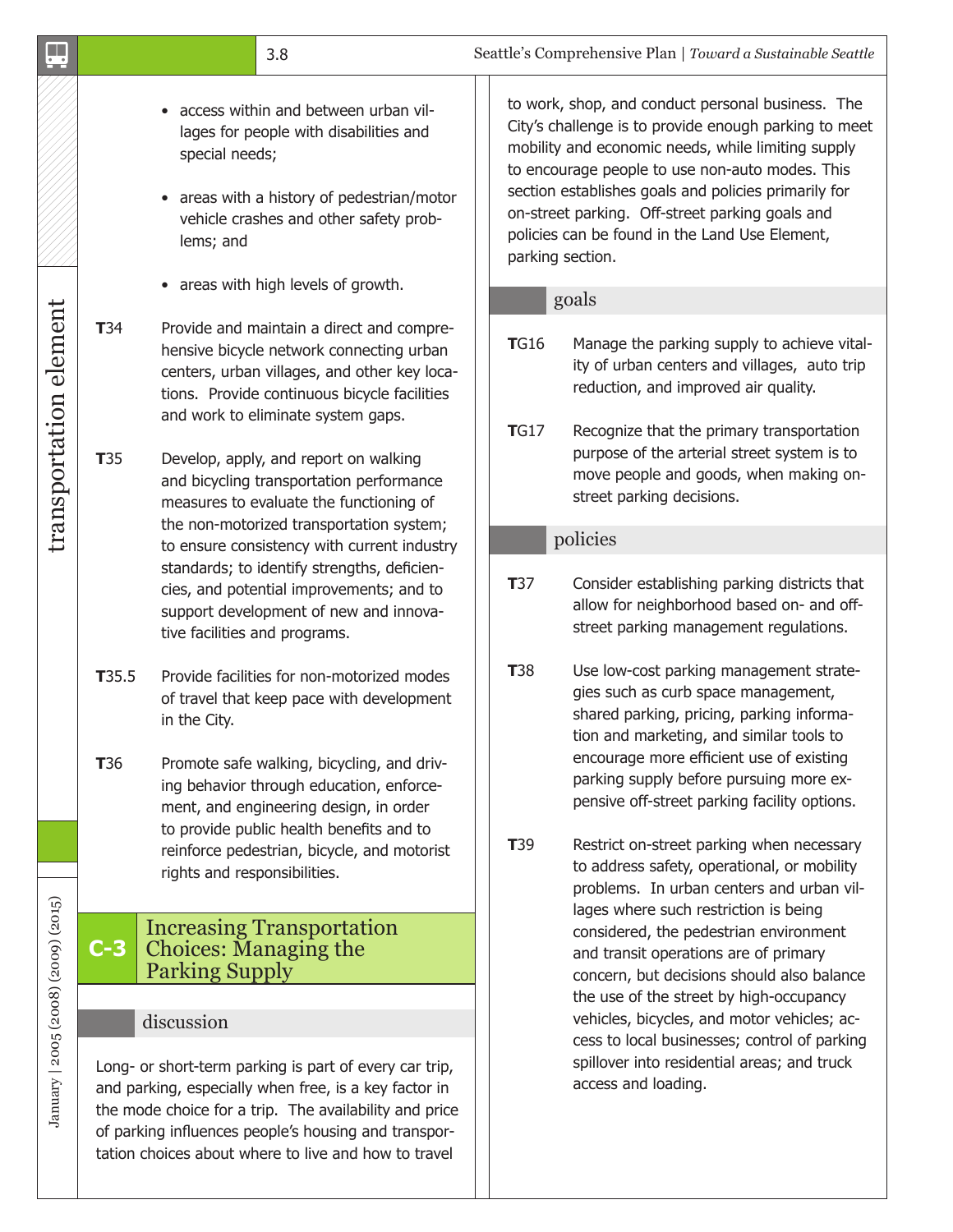• transit stops and layover;

in following order:

- passenger and commercial vehicle loading;
- short-term parking (time limit signs and paid parking);
- parking for shared vehicles; and vehicular capacity.
- **T41** In residential districts, prioritize curb space in the following order:
	- transit stops and layover;
	- passenger and commercial vehicle loading;
	- parking for local residents and for shared vehicles; and
	- vehicular capacity.
- **T42** During construction or implementation of new transportation projects, consider replacing short-term parking only when the project results in a concentrated and substantial amount of on-street parking loss.
- **T**43 Use paid on-street parking to encourage parking turnover, customer access, and efficient allocation of parking among diverse users.
- **T**44 Consider installing longer-term paid onstreet parking along edges of commercial districts or in office and institutional zones to regulate curb space where short-term parking demand is low.
- **T**45 Strive to allocate adequate parking enforcement resources to encourage voluntary compliance with on-street parking regulations.
- **T46** Coordinate Seattle's parking policies with regional parking policies to preserve Seattle's competitive position in the region.

## **D** Promoting the Economy: Moving Goods and Services

#### discussion

The transport of goods and services is critical to Seattle's and the region's economic development. As a major port city, Seattle's businesses and industries rely on rail, water, and truck transport. These policies, and those in the Economic Development and the Neighborhood Planning elements, support existing businesses and industries, and promote Seattle as a place for economic expansion. Major truck streets are an important part of the freight mobility network.

#### goals

- **TG18** Preserve and improve mobility and access for the transport of goods and services.
- **T**G19 Maintain Seattle as the hub for regional goods movement and as a gateway to national and international suppliers and markets.

#### policies

- **T47** Maintain a forum for the freight community to advise the City and other entities on an ongoing basis on topics of land-based freight transportation facility modifications and enhancements. Coordinate the review of potential operational changes, capital projects, and regulations that may impact freight movement. Participate and advocate Seattle's interests in regional and state forums.
- **T48** Recognize the importance of the freight network to the city's economic health when making decisions that affect Major Truck streets as well as other parts of the region's roadway system. Complete Street improvements supporting freight mobility along with other modes of travel may be considered on Major Truck streets.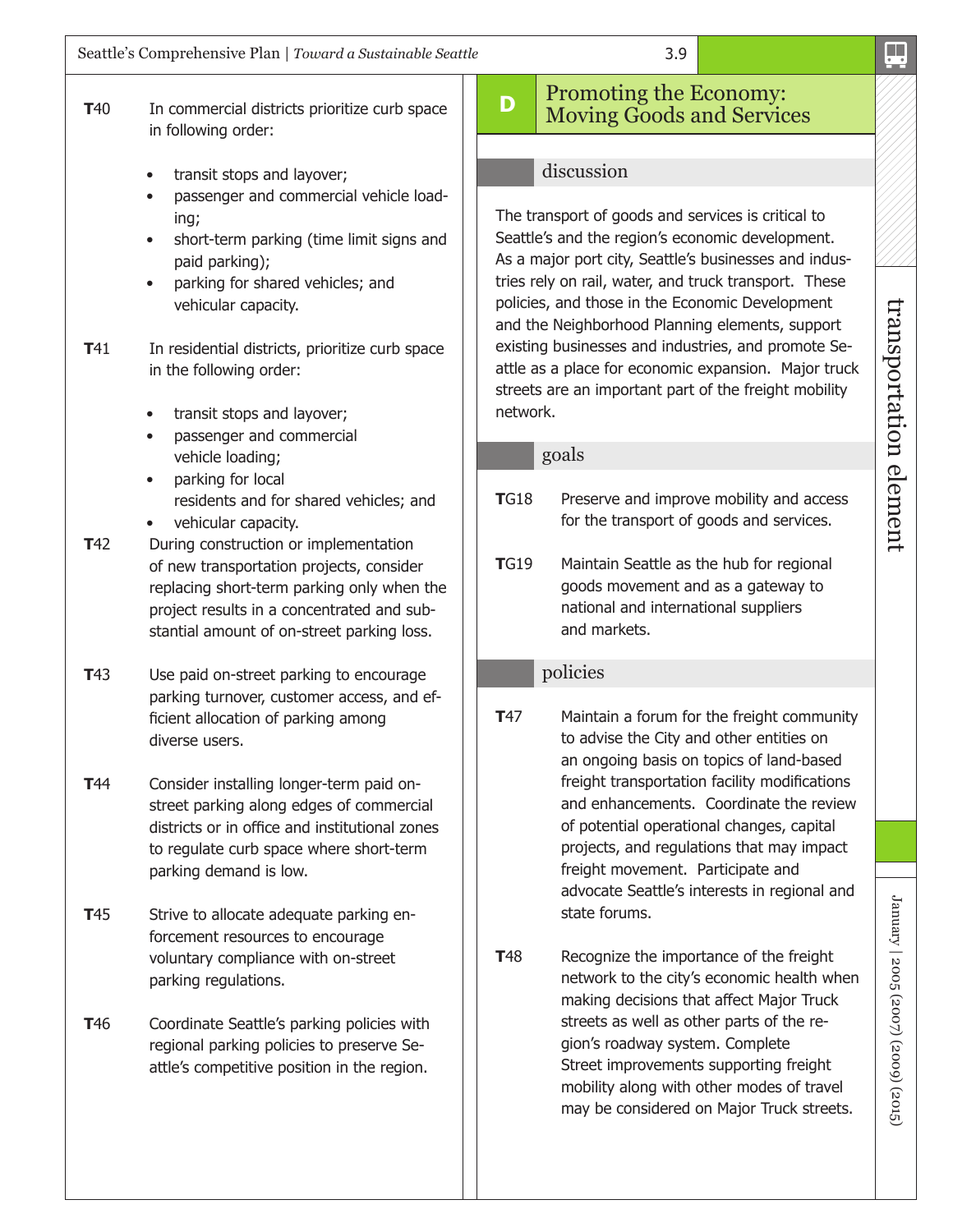|                                     |                                                                                                                                                                                                     |                                                                                                                                                                                     | 3.10                                                                                                                                                                                                                                                                                                                                                                                                                                              |             |                                                                                                                                                                                                                         | Seattle's Comprehensive Plan   Toward a Sustainable Seattle                                                                                                                                                                                                          |
|-------------------------------------|-----------------------------------------------------------------------------------------------------------------------------------------------------------------------------------------------------|-------------------------------------------------------------------------------------------------------------------------------------------------------------------------------------|---------------------------------------------------------------------------------------------------------------------------------------------------------------------------------------------------------------------------------------------------------------------------------------------------------------------------------------------------------------------------------------------------------------------------------------------------|-------------|-------------------------------------------------------------------------------------------------------------------------------------------------------------------------------------------------------------------------|----------------------------------------------------------------------------------------------------------------------------------------------------------------------------------------------------------------------------------------------------------------------|
|                                     | T <sub>49</sub>                                                                                                                                                                                     |                                                                                                                                                                                     | Support efficient and safe movement of<br>goods by rail where appropriate. Promote<br>continued operation of freight rail lines<br>and intermodal yards that serve industrial                                                                                                                                                                                                                                                                     |             | TG21<br><b>T</b> G22                                                                                                                                                                                                    | Reduce or mitigate air, water, and noise<br>pollution from motor vehicles.<br>Promote energy-efficient transportation.                                                                                                                                               |
|                                     |                                                                                                                                                                                                     | properties and the transport of goods.<br>Improve the safety and operational condi-                                                                                                 |                                                                                                                                                                                                                                                                                                                                                                                                                                                   |             |                                                                                                                                                                                                                         | policies                                                                                                                                                                                                                                                             |
| transportation element              | <b>T</b> 50                                                                                                                                                                                         | tions for freight rail transport at the rail<br>track crossings within city streets.<br>Promote an intermodal freight transporta-<br>tion strategy, including rail, truck, air, and |                                                                                                                                                                                                                                                                                                                                                                                                                                                   |             | <b>T</b> 52                                                                                                                                                                                                             | Design and operate streets to promote<br>healthy urban environments while<br>keeping safety, accessibility, and aesthetics<br>in balance.                                                                                                                            |
|                                     | water transport and advocate for improved<br>freight and goods movement. Work toward<br>improved multi-modal connections among<br>rail yards, industrial areas, airports, and<br>regional roadways. |                                                                                                                                                                                     |                                                                                                                                                                                                                                                                                                                                                                                                                                                   | <b>T</b> 53 | Implement an environmental management<br>system to develop, operate and maintain a<br>safe and reliable transportation system in<br>a manner that reduces the environmental<br>impacts of City operations and services. |                                                                                                                                                                                                                                                                      |
|                                     | T51                                                                                                                                                                                                 | streets, and bridges.                                                                                                                                                               | Consider the needs for local delivery and<br>collection of goods at businesses by truck<br>when making street operational decisions<br>and when developing and implement-<br>ing projects and programs for highways,                                                                                                                                                                                                                              |             | <b>T</b> 54                                                                                                                                                                                                             | Identify, evaluate, and mitigate environ-<br>mental impacts of transportation invest-<br>ments and operating decisions (including<br>impacts on air and water quality, noise,<br>environmentally critical areas, and en-<br>dangered species). Pursue transportation |
|                                     | E<br><b>Improving the Environment</b><br>discussion                                                                                                                                                 |                                                                                                                                                                                     |                                                                                                                                                                                                                                                                                                                                                                                                                                                   |             |                                                                                                                                                                                                                         | projects, programs, and investment strate-<br>gies consistent with noise reduction, air<br>quality improvement, vehicle trip reduction,<br>protection of critical areas and endangered<br>species, and water quality improvement                                     |
|                                     |                                                                                                                                                                                                     |                                                                                                                                                                                     |                                                                                                                                                                                                                                                                                                                                                                                                                                                   |             |                                                                                                                                                                                                                         | objectives.                                                                                                                                                                                                                                                          |
|                                     |                                                                                                                                                                                                     |                                                                                                                                                                                     | The development pattern promoted by the urban vil-<br>lage strategy is supported by transportation policies<br>that encourage walking, biking, and transit. Streets<br>that support travel by all modes and that are well<br>designed and maintained and that include landscap-<br>ing and street trees contribute to a healthy urban<br>environment. Over-reliance on motor vehicles de-<br>grades environmental quality in the form of deterio- |             | <b>T</b> 55                                                                                                                                                                                                             | Coordinate with other city, county, regional,<br>state, and federal agencies to pursue op-<br>portunities for air and water quality im-<br>provement, street and stormwater runoff<br>prevention, reduction in vehicle miles trav-<br>eled, and noise reduction.     |
| January   2005 (2007) (2009) (2015) |                                                                                                                                                                                                     |                                                                                                                                                                                     | rating air quality, increasing water pollution through<br>street and stormwater runoff, and causing higher<br>levels of noise pollution. Excessive reliance on mo-<br>tor vehicles also negatively affects the quality of life<br>in the city by increasing congestion and travel time.                                                                                                                                                           |             | <b>T</b> 56                                                                                                                                                                                                             | Continue to work to reduce fuel use and<br>promote the use of alternative fuels.                                                                                                                                                                                     |
|                                     |                                                                                                                                                                                                     | goals                                                                                                                                                                               |                                                                                                                                                                                                                                                                                                                                                                                                                                                   |             |                                                                                                                                                                                                                         |                                                                                                                                                                                                                                                                      |
|                                     | <b>T</b> G20                                                                                                                                                                                        |                                                                                                                                                                                     | Promote healthy neighborhoods with a<br>transportation system that protects and<br>improves environmental quality.                                                                                                                                                                                                                                                                                                                                |             |                                                                                                                                                                                                                         |                                                                                                                                                                                                                                                                      |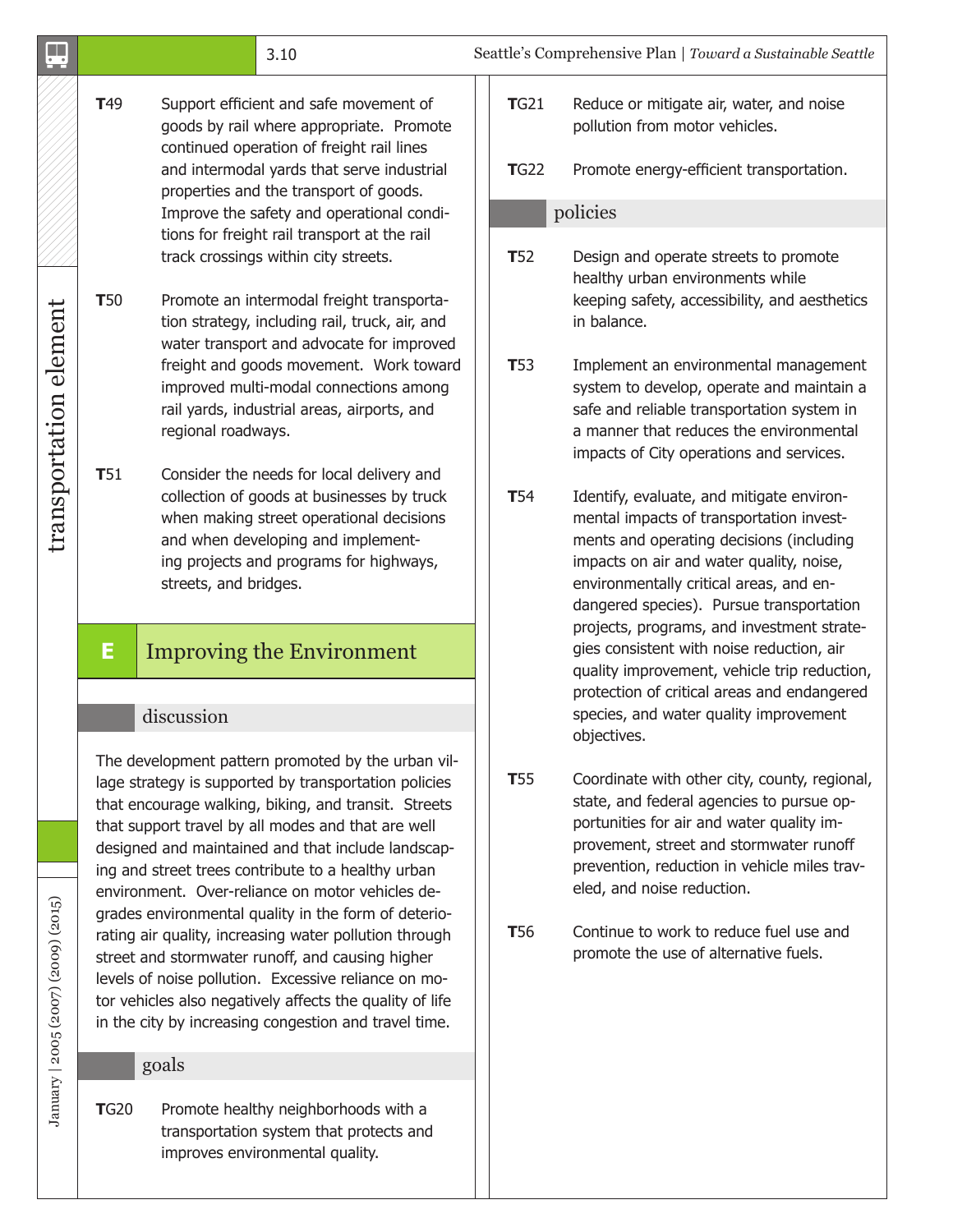## **F** Connecting to the Region

#### discussion

Seattle is a regional destination and is also the focus of a number of major regional transportation facilities. Much of the rest of the Comprehensive Plan Transportation Element considers transportation within the city limits. This section provides guidance for regional projects that affect Seattle and for Seattle's participation in regional planning and funding efforts.

#### goal

**T**G23 Actively engage other agencies to assure that regional projects and programs affecting the city are consistent with City plans, policies, and priorities.

#### policies

- **T57** Support regional pricing and parking strategies that contribute to transportation demand management objectives and to economic development.
- **T**58 Coordinate with regional, state and federal agencies, local governments, and transit providers when planning and operating transportation facilities and services in order to promote regional mobility for people and goods and the urban center approach to growth management.
- **T**59 Support completion of the freeway highoccupancy-vehicle (HOV) lane system throughout the central Puget Sound region. Maintain the HOV system for its intended purpose of promoting non-SOV travel.
- **T**60 Expansion of freeway capacity should be limited primarily to accommodate non-SOV users. Spot expansion of capacity to improve safety or remove operational constraints may be appropriate in specific locations.

**T**61 Support a strong regional ferry system that maximizes the movement of people, freight, and goods.

#### **G** Conserving Transportation Resources: Operating and Maintaining the Transportation System

#### discussion

Successful operation and maintenance of the transportation system promotes safety, efficiency, infrastructure preservation, and a high quality environment. Maintenance costs consume 75 to 80 percent of the Seattle Department of Transportation's annual operating budget. This investment represents a significant and recurring commitment to the conservation of our city's transportation facilities, as dollars spent on maintenance today help ensure that more dollars are not needed for premature replacement later. Effective maintenance of the transportation system means the City will have to plan for future maintenance activity and must also address the significant backlog of unmet maintenance needs that currently exist. The policies below guide transportation system operating and maintenance decisions of the City.

#### goals

- **T**G24 Promote the safe and efficient operation of Seattle's transportation system.
- **T**G25 Preserve and renew Seattle's transportation system.

#### policies

- **T**62 In operating the transportation system, balance the following priorities: safety, mobility, accessibility, infrastructure preservation, and citizen satisfaction.
- **T**63 Maintain the transportation system to keep it operating safely and to maximize its useful life.

 transportation element transportation element

 $\frac{1}{\cdot}$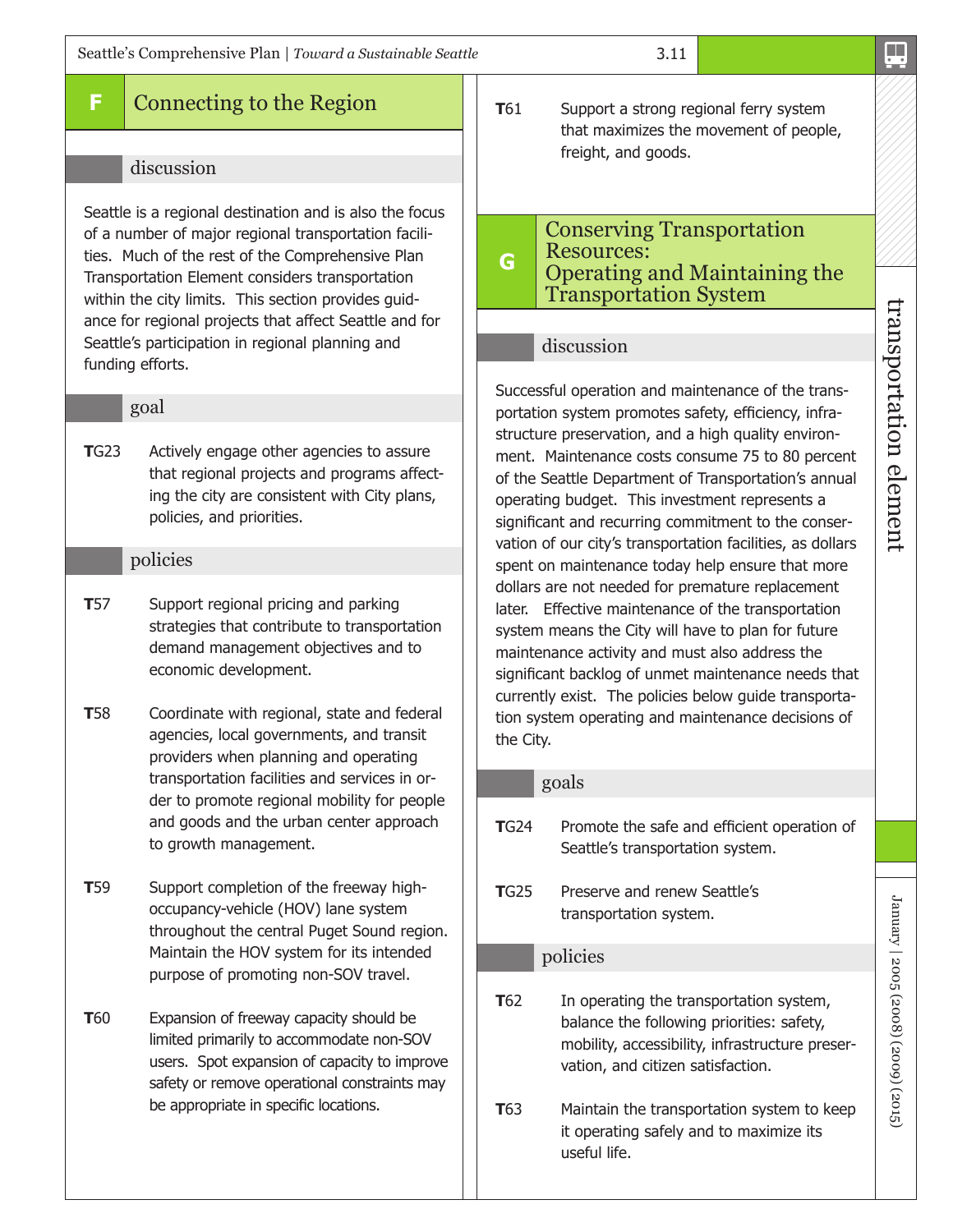|                                     |                                                                                                                                                                                         | 3.12                                                                                                                                                                                                                                                                                                                                     |                                                                                                                                                                                                                                                | Seattle's Comprehensive Plan   Toward a Sustainable Seattle                                                                                                                                                                                                                                                                                                             |  |
|-------------------------------------|-----------------------------------------------------------------------------------------------------------------------------------------------------------------------------------------|------------------------------------------------------------------------------------------------------------------------------------------------------------------------------------------------------------------------------------------------------------------------------------------------------------------------------------------|------------------------------------------------------------------------------------------------------------------------------------------------------------------------------------------------------------------------------------------------|-------------------------------------------------------------------------------------------------------------------------------------------------------------------------------------------------------------------------------------------------------------------------------------------------------------------------------------------------------------------------|--|
|                                     | <b>T</b> 64<br>Repair transportation facilities before<br>replacement is warranted. Replace failed<br>facilities when replacement is more cost-<br>effective than continuing to repair. |                                                                                                                                                                                                                                                                                                                                          |                                                                                                                                                                                                                                                | calculated roadway capacity at designated<br>screenlines, each of which encompasses<br>one or more arterials shown in Transporta-<br>tion Appendix Figure A-11. Measure peak<br>hour directional traffic volumes on the ar-<br>terials crossing each screenline to calculate                                                                                            |  |
|                                     | Н                                                                                                                                                                                       | <b>Measuring Levels of Service</b>                                                                                                                                                                                                                                                                                                       |                                                                                                                                                                                                                                                | the screenline LOS.                                                                                                                                                                                                                                                                                                                                                     |  |
| transportation element              |                                                                                                                                                                                         | discussion<br>The Growth Management Act requires that the<br>Comprehensive Plan include level-of-service (LOS)<br>standards for all locally-owned arterials and transit<br>routes to judge the performance of the system. The                                                                                                            | <b>T</b> 67                                                                                                                                                                                                                                    | When the calculated LOS for a screenline<br>approaches the LOS standard for that<br>screenline, first pursue strategies to reduce<br>vehicular travel demand across the screen-<br>line before increasing the operating capac-<br>ity across the screenline.                                                                                                            |  |
|                                     |                                                                                                                                                                                         | LOS standards identify minimally acceptable travel<br>conditions on arterials and the transit network. The<br>City has decided to use a system-wide method as a                                                                                                                                                                          | I                                                                                                                                                                                                                                              | Financing the<br><b>Transportation System</b>                                                                                                                                                                                                                                                                                                                           |  |
|                                     |                                                                                                                                                                                         | basis to assess the performance of the transporta-<br>tion system. Because buses are the primary from of                                                                                                                                                                                                                                 |                                                                                                                                                                                                                                                | discussion                                                                                                                                                                                                                                                                                                                                                              |  |
|                                     |                                                                                                                                                                                         | transit service in the City and buses operate in the<br>same traffic stream as cars, the City has chosen to<br>use the same technique to measure the operation of<br>both forms of travel.<br>The City's facilities currently comply with the stan-<br>dards in Policies T65 and T66 below.                                              | Without funding, the goals identified in this Element<br>would be difficult to achieve. This section identifies<br>goals and policies related to providing and prioritiz-<br>ing funds for transportation projects, programs, and<br>services. |                                                                                                                                                                                                                                                                                                                                                                         |  |
|                                     |                                                                                                                                                                                         | goal                                                                                                                                                                                                                                                                                                                                     | goals                                                                                                                                                                                                                                          |                                                                                                                                                                                                                                                                                                                                                                         |  |
|                                     | <b>T</b> G26                                                                                                                                                                            | Use level-of-service standards, as required<br>by the Growth Management Act, as a<br>gauge to judge the performance of the<br>arterial and transit system.                                                                                                                                                                               | <b>TG27</b><br><b>T</b> G28                                                                                                                                                                                                                    | Recognize and promote the urban<br>village strategy when making<br>transportation investments.<br>Work towards transportation funding levels                                                                                                                                                                                                                            |  |
|                                     |                                                                                                                                                                                         | policies                                                                                                                                                                                                                                                                                                                                 |                                                                                                                                                                                                                                                | adequate to maintain and improve the<br>transportation system.                                                                                                                                                                                                                                                                                                          |  |
|                                     | <b>T</b> 65                                                                                                                                                                             | Define arterial level-of-service (LOS) to be                                                                                                                                                                                                                                                                                             |                                                                                                                                                                                                                                                | policies                                                                                                                                                                                                                                                                                                                                                                |  |
| January   2005 (2007) (2009) (2015) |                                                                                                                                                                                         | the ratio of measured traffic volumes to<br>calculated roadway capacity at designated<br>screenlines, each of which encompasses<br>one or more arterials, as shown in Trans-<br>portation Figure A-11. Measure peak hour<br>directional traffic volumes on the arterials<br>crossing each screenline to calculate the<br>screenline LOS. | <b>T</b> 68                                                                                                                                                                                                                                    | Make strategic transportation investment<br>decisions that are consistent with other poli-<br>cies in this Plan and with funding opportuni-<br>ties that promote the city's transportation<br>investment priorities. These investment<br>decisions will also be made with consider-<br>ation to future operating and maintenance<br>costs associated with improvements. |  |
|                                     | <b>T</b> 66                                                                                                                                                                             | Define transit level-of-service (LOS) to be<br>the ratio of measured traffic volumes to                                                                                                                                                                                                                                                  |                                                                                                                                                                                                                                                |                                                                                                                                                                                                                                                                                                                                                                         |  |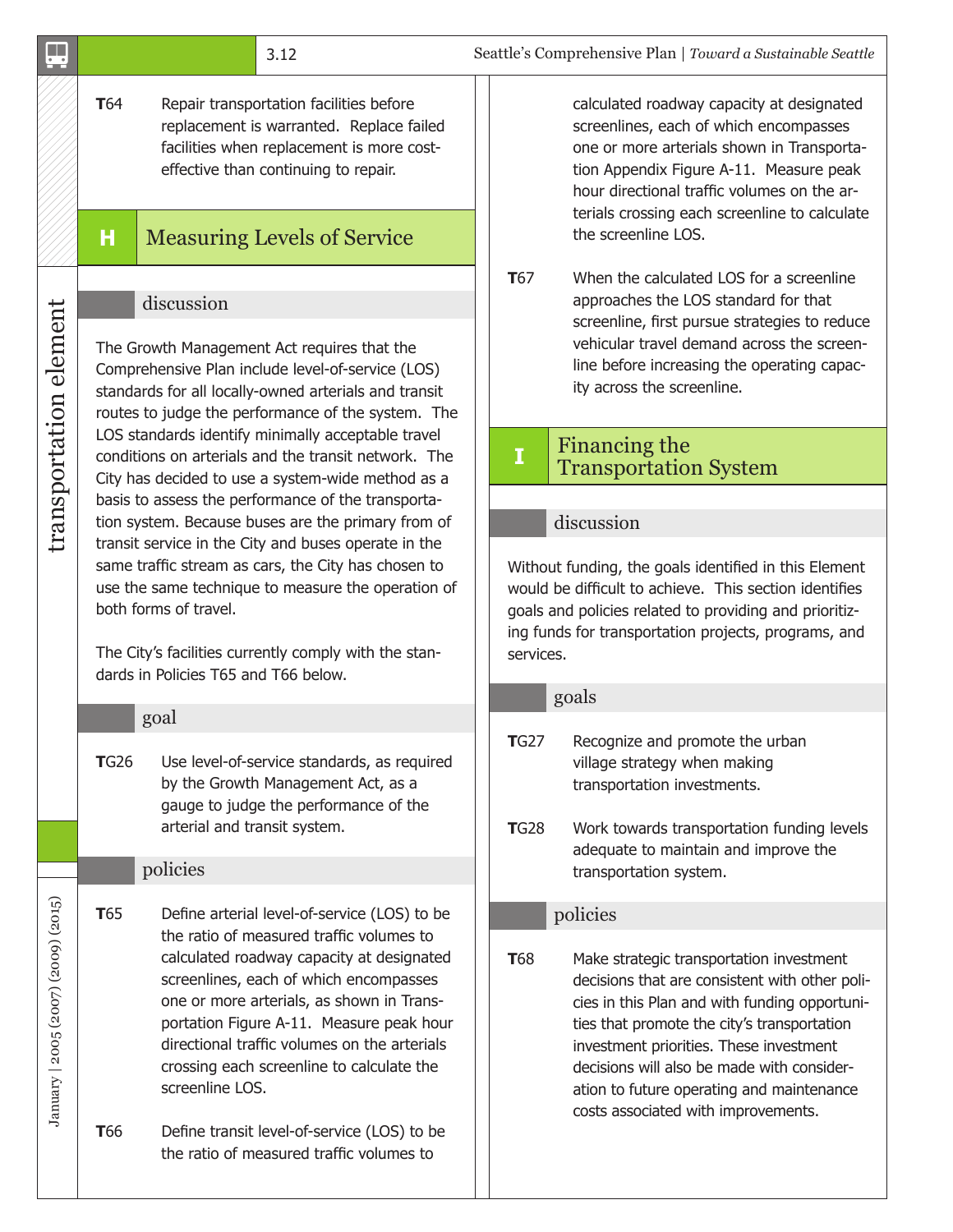- **T**69 Support regional and local transit resource allocations, as well as efforts to increase overall transit funding that are consistent with the City's urban village strategy and the regions' urban center policies.
- **T**70 Pursue strategies to finance repair of road damage from heavy vehicles in a way that is equitable for Seattle's taxpayers.
- **T**71 Fund projects, programs and services with a combination of local and non-local funds, including:
	- contributions from other entities that benefit from an investment, such as property owners located near an investment;
	- grants and other investments from local, regional, state, and federal funding sources; and
	- contributions from the region for investments that serve regionally-designated urban centers and regional facilities.
- **T**72 Consider new funding sources that are flexible, equitable, and sustainable, including:
	- growth- and development-related revenues, including impact fees, where appropriate and where consistent with economic development policies;
	- user-based taxes and fees, including a commercial parking tax; and
	- other locally generated revenues.
- **T**73 Support regional, state, and federal initiatives to increase transportation funding. Work to encourage new and existing funding sources that recognize Seattle's needs and priorities.
- **T**74 Consistent with the other policies in this Plan:
	- Prepare a six-year CIP that includes projects that are fully or partially funded;
	- Prepare an intermediate-range list of projects for which the City plans to actively pursue funds over the next approximately eight to ten years; and
	- Maintain a long-range working list of potential projects and known needs.
- **T**75 If the level of transportation funding anticipated in the six-year financial analysis below (Figure 1), falls short, the Department of Finance and the Seattle Department of Transportation will:
	- Identify and evaluate possible additional funding resources; and/or
	- Identify and evaluate alternative land use and transportation scenarios, including assumptions about levels and distribution of population and employment, densities, types and mixes of land use, and transportation facilities and services, and assess their affects on transportation funding needs.

The City may then revise the Comprehensive Plan as warranted to ensure that levelof-service standards will be met. **I**

transportation element

transportation element